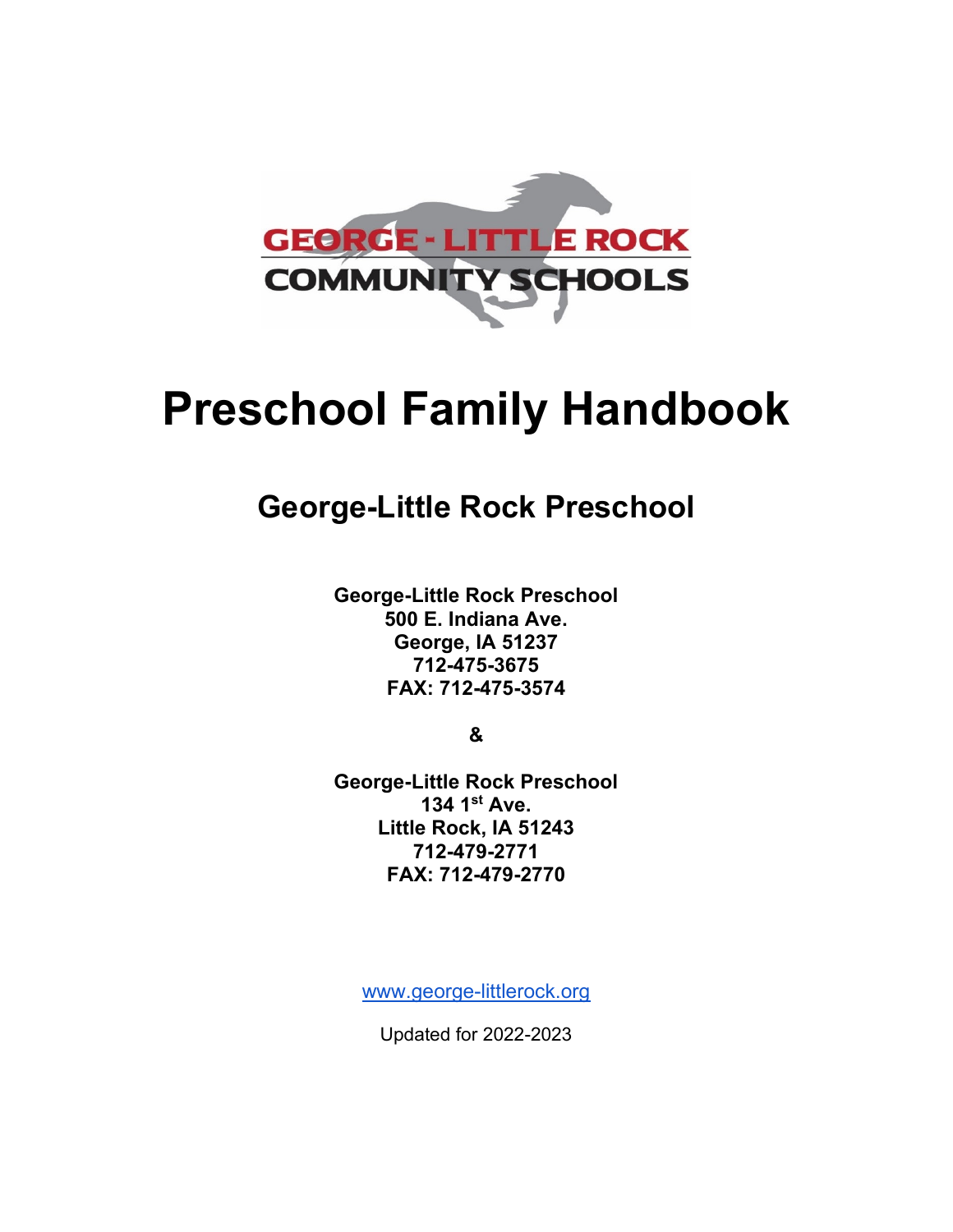# **Table of Contents**

| <b>Mission Statement</b>                   |                            | $\overline{\mathbf{c}}$   |
|--------------------------------------------|----------------------------|---------------------------|
| Purpose                                    |                            | $\boldsymbol{2}$          |
| <b>Board Policy</b>                        |                            | $\boldsymbol{2}$          |
|                                            | <b>General Information</b> |                           |
| Calendar                                   |                            | $\overline{\mathbf{c}}$   |
| Hours of Operation                         |                            | $\boldsymbol{2}$          |
| <b>Emergency Closing and Late Starts</b>   |                            | $\boldsymbol{2}$          |
| Fire, Tornado, and Other Emergencies       |                            | $\boldsymbol{2}$          |
| Lost or Abducted Child                     |                            | 3                         |
| <b>Medical Emergency</b>                   |                            | 3                         |
| <b>Attendance Records</b>                  |                            | 3                         |
| <b>Parent Teacher Conferences</b>          |                            | 3                         |
| <b>Discipline</b>                          |                            | 3                         |
| Suspension or Expulsion                    |                            | 3                         |
| Parent Participation                       |                            | 3                         |
| <b>Child's Possessions</b>                 |                            | $\ensuremath{\mathsf{3}}$ |
| Smoking                                    |                            | $\overline{\mathbf{4}}$   |
| <b>Observation of Holidays</b>             |                            | 4                         |
| Mandatory Reporting of Child Abuse         |                            | 4                         |
| Enrollment                                 |                            | $\overline{\mathbf{4}}$   |
| Guidelines                                 |                            | 4                         |
| <b>Financial Responsibilities</b>          |                            | 4                         |
|                                            | <b>Curriculum</b>          |                           |
| <b>Essential Characteristics</b>           |                            | $4 - 5$                   |
| <b>Field Trips</b>                         |                            | 5                         |
| Supervision                                |                            | 5                         |
|                                            | <b>Assessment</b>          |                           |
| Identifying Children's Interests and Needs |                            | 5                         |
| Family Involvement                         |                            | 5                         |
| <b>Family Communication</b>                |                            | 5                         |
| Confidentiality                            |                            | $5-6$                     |
|                                            | <b>Health</b>              |                           |
| <b>Special Nutritional Needs</b>           |                            | 6                         |
| Sick Child                                 |                            | $\,6$                     |
| <b>Cleaning and Sanitation</b>             |                            | $\,6$                     |
| Administration of Medication               |                            | $\,6$                     |
| Accident and Incident Reporting            |                            | $\boldsymbol{7}$          |
| <b>First Aid</b>                           |                            | $\boldsymbol{7}$          |
| <b>Staff Training</b>                      |                            | $\boldsymbol{7}$          |
| Outdoor Play                               |                            | $\boldsymbol{7}$          |
| Diapering and Toileting Procedures         |                            | $\overline{7}$            |
| Hand Washing Policies and Procedures       |                            | $7 - 8$                   |
| Water Play                                 |                            | 8                         |
| Snacks                                     |                            | $\bf 8$                   |
| Lunch                                      |                            | 8                         |
| <b>Oral Health Policies</b>                |                            | $\,8\,$                   |
| Animal and Pet Policy                      |                            | 8<br>$8-9$                |
| <b>Biting Policy</b>                       | <b>Preschool Protocols</b> |                           |
|                                            |                            |                           |
| Preschool Drop Off/Pick up                 |                            | $10 - 11$                 |
| <b>Nondiscrimination Statement</b>         |                            | 10                        |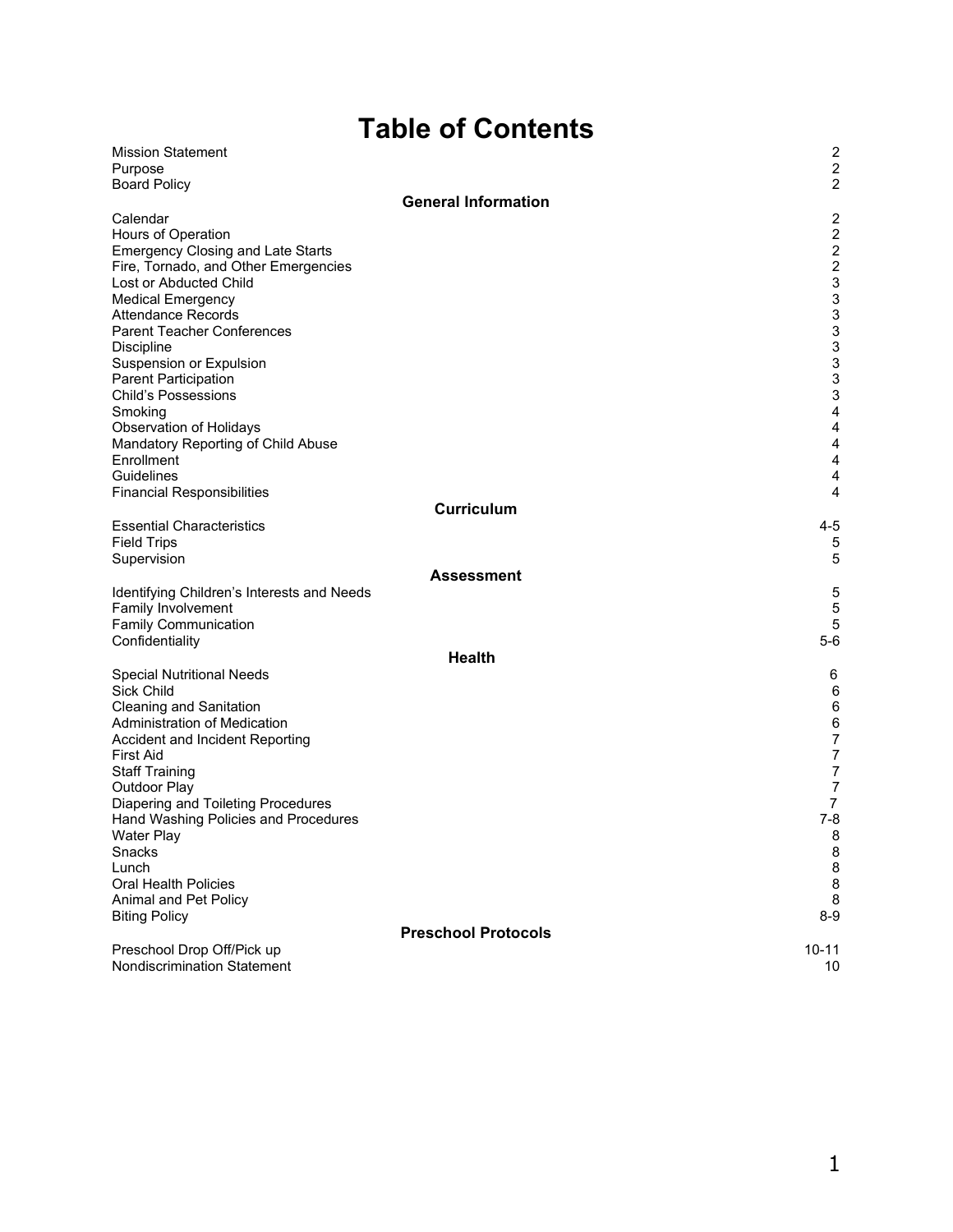#### **Mission Statement**

The mission of the George-Little Rock Preschool is to provide a quality education for lifelong learning.

#### **Purpose**

Philosophy: We believe that

- \* All people can learn and succeed
- \* Every person is a valued participant in the life-long learning process
- \* Application of knowledge enhances learning
- The basic moral attitudes of the community will be reflected in our educational program
- \* All people must learn to adapt to change
- \* Quality education is the foundation of a productive society
- \* Education plays a vital role in developing a well-rounded individual
- Education must take place in a safe environment
- \* High expectations are a must

#### **Board Policy**

All GLR board policies are available on the school website and in the District Office.

#### **General Information**

#### **Calendar:**

The preschool will observe the George-Little Rock Community School District's academic calendar.

#### **Hours of Operation:**

The George-Little Rock preschools will be open in Little Rock from 8:15 – 11:15 a.m. and in George from 12:15 – 3:15 p.m. on Monday, Tuesday, Thursday, and Friday of each week during the academic school year.

#### **Emergency Closing and Late Starts:**

- If the George-Little Rock CSD cancels school before the school day begins, the preschool will also be closed on that day.
- In case of early closings, the preschool will also close, and students will be transported home in the usual format.
- If the George-Little Rock CSD has a late start, the preschool will also begin at the designated late start time unless otherwise notified and will dismiss at their usual time.
- \* Announcements are generally made on:
	- a. KIWA Radio (1550), KQAD Radio (101.5)
	- b. KELO-TV, KTIV-TV, KSFY-TV, KMEG-TV, KCAU-TV
	- c. JMC is the service that you can register to receive school announcements and cancellations via text message or email. If you would like to register, contact the school office.

#### **Fire, Tornado, and Other Emergencies:**

Emergency plans for fire and tornado are written and posted by each main classroom door. Emergency plan procedures are practiced monthly. Additional drills like evacuation and lockdown will also be practiced.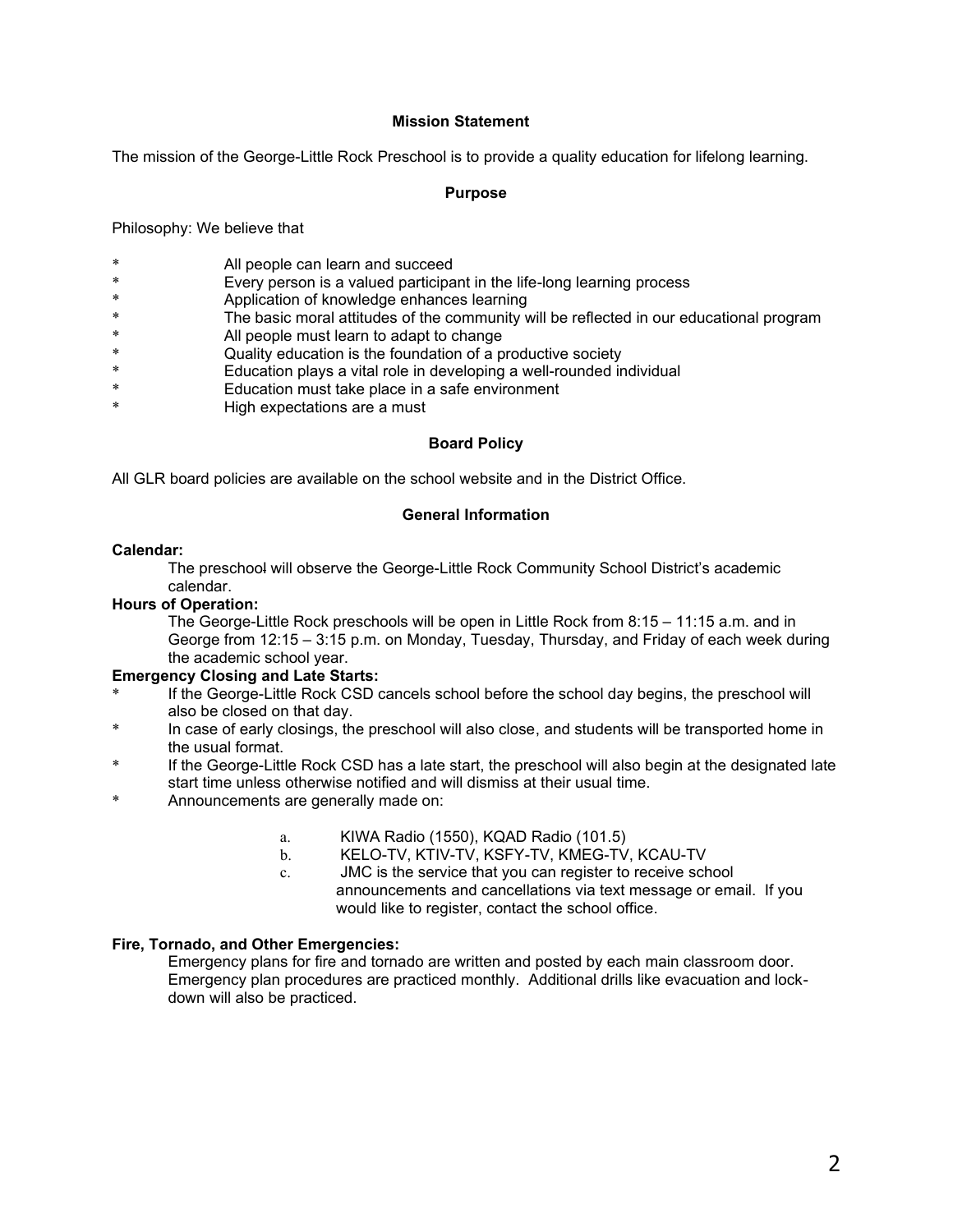#### **Lost or Abducted Child:**

In the event that staff is unable to locate a child, or the child is thought to be abducted from school, the following procedures will be followed:

- \* Lyon County Sheriff's Office will be contacted.
- \* A cursory or initial search will be conducted.
- The parents will be contacted.
- A thorough search of the school and grounds will be conducted.

#### **Medical Emergency:**

In the event of a medical emergency, the George-Little Rock CSD's staff is authorized to obtain emergency medical and dental care even if the staff is unable to contact parents/guardians. During an emergency, the staff is authorized to contact the listed emergency contacts on the child's release information.

#### **Attendance Records:**

Regular attendance by students is essential for students to obtain the maximum opportunities for the education program. Parents and students alike are encouraged to ensure an absence from school is a necessary absence. Students who arrive late to school or who leave early from school should be signed in or out of the office.

#### **Parent Teacher Conferences:**

Family members are provided information, either verbally or in writing, about their child's development and learning on at least a quarterly basis. Teachers, families, NW AEA consultants, and relevant specialists have regular opportunities to participate in two-way communication conferences to discuss each child's progress, accomplishments, and difficulties in the classroom and at home. This is also an opportunity for families and teachers to plan learning activities together.

#### **Discipline:**

The staff will provide positive guidance to children at preschool. This includes conflict resolution strategies, setting well-defined limits, and using logical and natural consequences.

#### **Suspension or Expulsion:**

Appropriate classroom behavior allows teachers to communicate more effectively with students. Improper student conduct causes material and substantial disruption to the school environment, interferes with the rights of others, or presents a threat to the health and safety of students, employees, and visitors on school premises. Students will conduct themselves in a manner fitting to their age level and maturity and with respect and consideration for the rights of others while at school, in school vehicles, or engaged in school activities. Misconduct may result in suspension or expulsion from school. The suspension is defined as the removal of the student from the classroom either in-school or out-of-school. The suspension is the decision of the building administrator or designee. Expulsion is defined as the removal of a student from the school environment for a violation of school board policy. Only the GLR Board of Education can expel a student.

#### **Parent Participation:**

Parents are invited to observe and participate in the classroom at any time, including field trips, classroom celebrations, and other activities. Parents will be provided information about preschool activities in the newsletter and on GOLD online.

#### **Child's Possessions:**

School supplies will be provided to students. Weather appropriate clothing is required.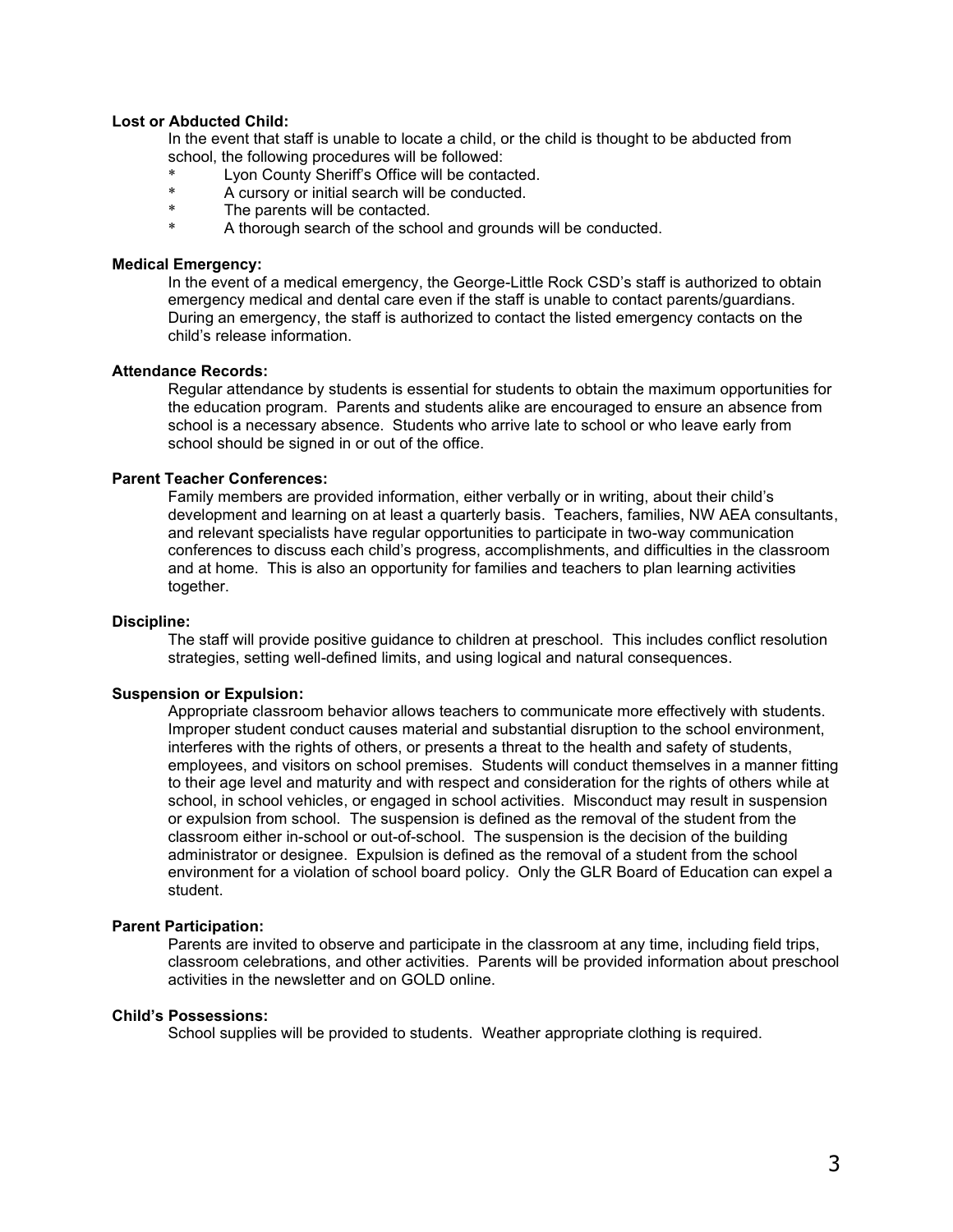#### **Smoking:**

Smoking shall not be allowed in any school area or facility vehicle. The school grounds are also posted as smoke-free.

#### **Observation of Holidays:**

Holidays, celebrations, and other activities may be observed at school and will be communicated through the weekly newsletter.

#### **Mandatory Child Abuse Reporting:**

All employees of the George-Little Rock CSD are mandatory reporters of child abuse and neglect, as required by Iowa law.

#### **Enrollment**

Enrollment is open to any child who turns 4 by September 15 of the current school year. Twenty (20) students are allowed in each preschool room. To sign up for Preschool, the following enrollment forms are needed:

- \* Registration Form
- \* Information Forms
- \* Home Language Survey/Student Race & Ethnicity Reporting Form
- Migrant Form
- \* Dental Form
- \* Physical Exam Form
- Immunization Form
- **Lead Screening Results**
- Original Birth Certificate for viewing by office secretary or principal

**Parents will still need to register their child/ren in JMC when registration opens in August.** 

#### **Guidelines:**

- A session of Preschool will be held at both the George and Little Rock sites if there are at least six children in each session.
- The parents will have the opportunity to bring their child to either the George or Little Rock Preschool site to help keep the class sizes equal.
- Once a class size reaches 20 students, we will give the remaining families a chance to enroll their student in the preschool class with the fewer number of students, as long as it makes sense geographically. (ie: if one of the last students enrolled is on the opposite side of the district, they will be given the opportunity to enroll at the site closest to their residence.)
- Transportation will be provided to and from license daycare centers when there is Preschool at both sites.
- Transportation will be provided to and from a student's license daycare center or residence when there is Preschool at only one site.

#### **Financial Responsibilities:**

Four-year-old preschool is provided free of charge to any child who is four years old by September 15 of the current school year.

### **Essential Characteristics:**

### **Curriculum**

The George-Little Rock Preschool provide programs that are age and interest appropriate for all children. Staff utilizes Creative Curriculum to meet the needs of students:

Our mission is to provide a nurturing, safe environment to support learning for families and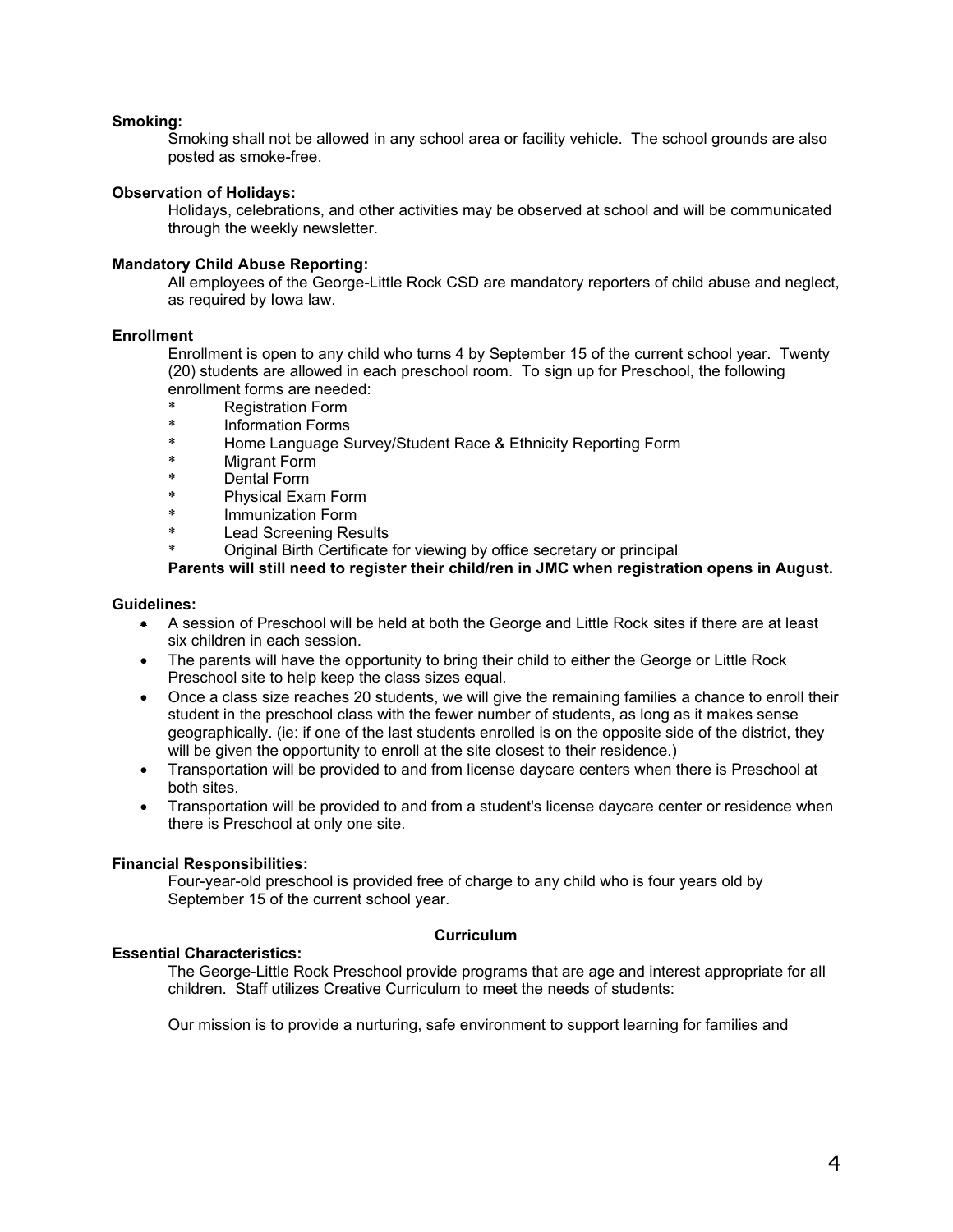students. Our focus is on age appropriateness, individual appropriateness, and social appropriateness. The physical environment is safe, healthy, and provides a variety of activities, toys, centers, and materials so students can become actively involved.

Staff and assistants have specialized training in early childhood development and appropriate programming. A language translator will be provided if needed.

Curriculum goals and objectives guide staff's ongoing assessment of children's progress, allowing them to individualize learning for each child. The curriculum guides the development of a daily schedule that is structured, flexible, and responsive to students' needs. The schedule provides time and support for transitions, indoor and outdoor activities, and quiet and active time.

#### **Field Trips:**

Field trips will be planned from time to time to augment student learning. The trips may be walking trips or may require transportation to destinations. A field trip consent form and/or field trip permission slips may be sent for trips off campus. Additional information regarding field trips will be sent in the weekly newsletter.

#### **Supervision:**

Children will be supervised at all times. Teaching staff supervises children primarily by sight. Supervision for short intervals by sound is permissible, as long as teachers frequently check on children who are out of sight (e.g., those who can toilet independently).

#### **Assessment**

#### **Identifying Children's Interests and Needs:**

Staff observes children for strengths, interests, and needs on an ongoing basis to determine individual curriculum planning. **Assessments include the Gold Assessment, IGDIS, and a parent survey.** Teaching teams will meet to interpret and use assessment results to align curriculum and teaching practices to the interests and needs of individual students. Families are an integral part of the educational planning process and encouraged to contribute to the assessment of the child's growth and development. Teachers will communicate student's strengths and weaknesses to families.

#### **Family Involvement:**

The George-Little Rock Preschools strive to focus on relationships between staff and families. We strive to nurture a culture of respect and trust. Families are encouraged to be active in the decision-making process for program improvement. Active participation includes taking part in the annual survey, attending field trips, and attending family nights.

#### **Family Communication:**

- \* A home visit is completed before the beginning of preschool each fall.<br>\* The preschools welcome parents/quardians at any time
- \* The preschools welcome parents/guardians at any time.
- \* Information may be emailed or posted on the website daily.
- Folders are sent home each Friday to share student work and activities.
- \* Weekly newsletters are sent to parents in the Friday Folder.
- \* Monthly calendars are sent home.
- Parent-Teacher Conferences are scheduled two times each year.

#### **Confidentiality:**

All information regarding children and families of the George-Little Rock Preschools is regarded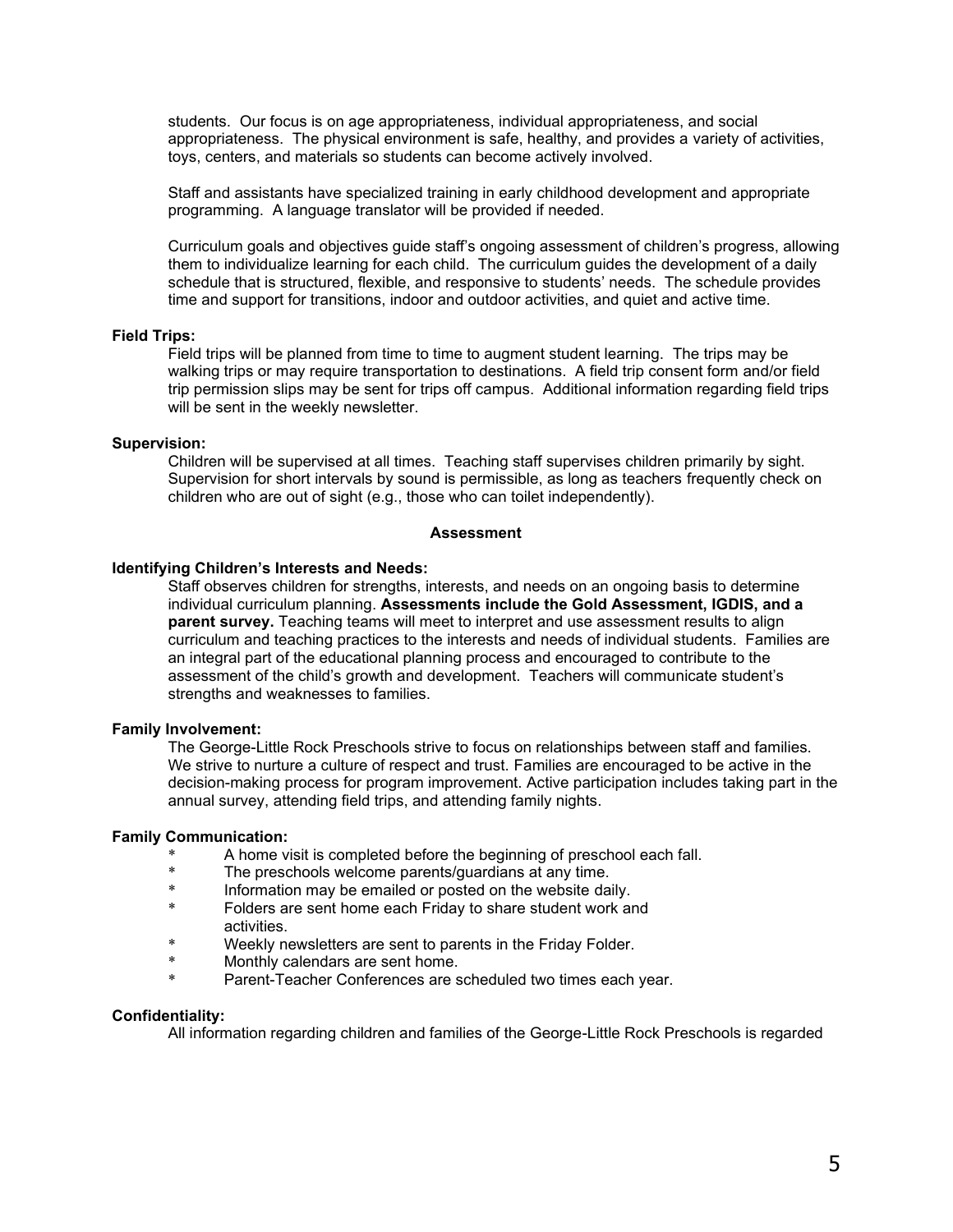as confidential. Requests for release of information to other agencies will be honored only if made in writing and with the permission of the parent.

#### **Health**

#### **Special Nutritional Needs:**

Students with food allergies or special nutritional needs shall provide an individualized health plan created by a physician.

#### **Sick Child:**

If students are going to be absent from school due to illness, please contact the school offices. If students run a temperature, they are to stay home from school. For a specific list of communicable diseases, symptoms, and recommendations, log on to: <https://idph.iowa.gov/CADE/reportable-diseases>

#### **Cleaning and Sanitation:**

One of the most critical steps in reducing the spread of infectious diseases is cleaning and sanitizing surfaces that could possibly pose a risk. Household bleach with water is recommended and may be used to clean preschool surfaces. A cleaning and sanitation frequency table will be completed each month by the preschool director and posted in the preschool rooms. The following are the standard procedures for maintaining a healthful environment:

- Surfaces that may come into contact with potentially infectious body fluids must be disposable or made of a material that can be sanitized.
- Staff use barriers and techniques that minimize contact of mucous membranes or of openings in skin with potentially infectious body fluids and reduce the spread of infectious disease.
- When spills of body fluids occur, staff clean them up immediately with detergent followed by water rinsing.
- After cleaning, staff sanitize nonporous surfaces by using the procedure for sanitizing designated surfaces described in the Cleaning and Sanitizing Frequency Table.
- Staff clean rugs and carpeting by blotting, spot cleaning with a detergent-disinfectant, shampooing, or steam cleaning.
- Staff dispose of contaminated materials and diapers in a plastic bag with a secure tie that is placed in a closed container.

#### **Administration of Medication:**

Staff administers both prescription and over-the-counter medications to a child only if the child's record documents that the parent/guardian has given the school written permission. The child's record includes instructions from a licensed health care provider. Any staff that administers medication has specific training. A written medication administration record shall be on file including:

- \* Student's name
- \* Date<br>\* Press
- Prescriber or person authorizing the administration
- \* Medication
- \* Medication dose
- \* Administration time
- Administration method
- \* Any unusual circumstances, actions or omissions

Medications are labeled with the child's first and last names, the date that either the prescription was filled or the recommendation of the dose. All medication is kept in a locked container.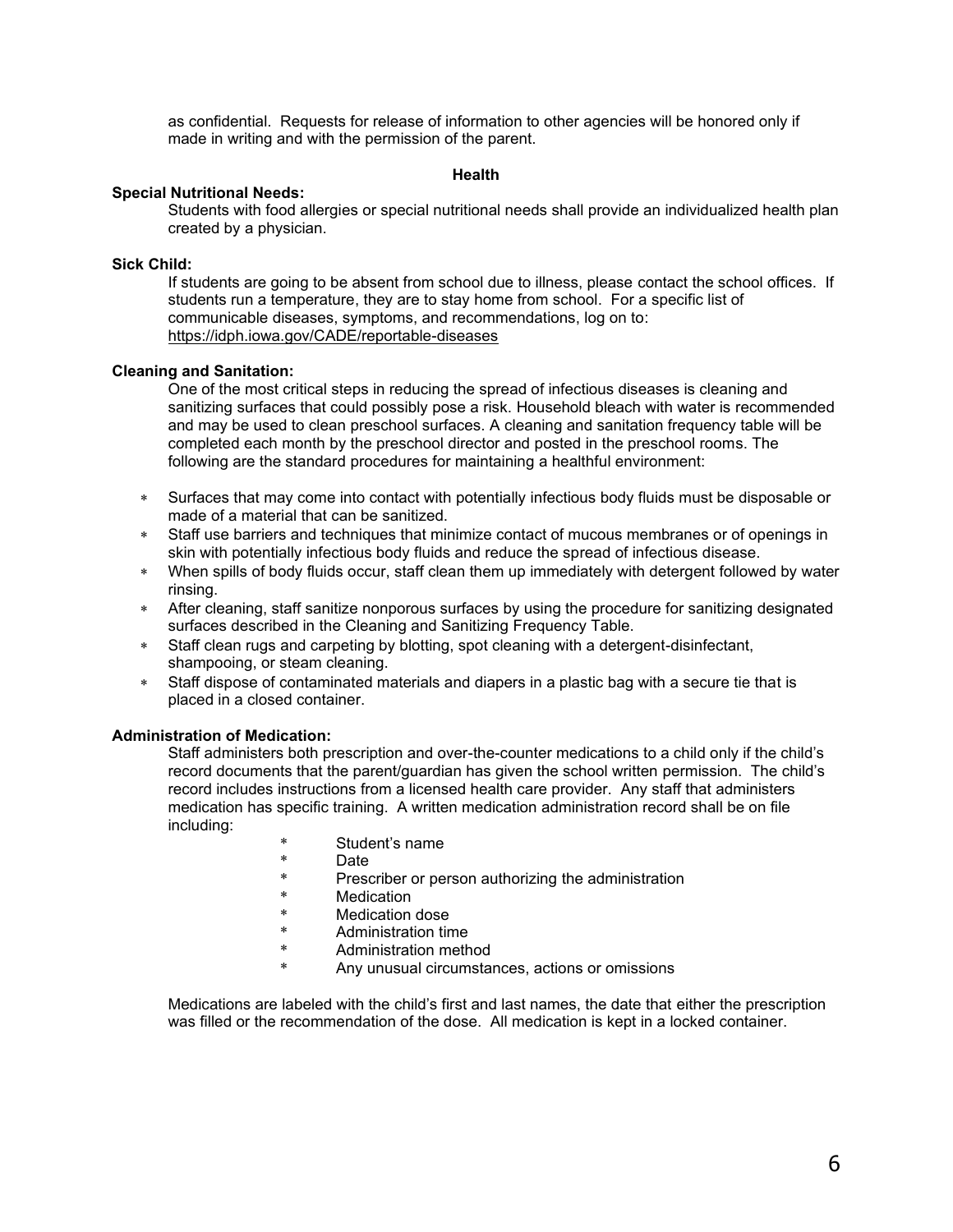#### **Accident and Incident Reporting:**

Accidents or incidents resulting in injury to a child shall be reported on the day of the incident, in writing. Parents will be notified of these incidents. A copy of the report will be kept in the office.

#### **First Aid:**

Teachers and associates who work in the preschool are certified in Pediatric First Aid and CPR. First aid kits are maintained in the preschool classrooms. An inventory is completed on the first aid kits each month. First aid kits are also taken out to recess and on all preschool outings.

#### **Staff Training:**

All staff shall be oriented to and demonstrate knowledge of infant and child CPR and Pediatric First Aid, including the management of a blocked airway and rescue breathing, child abuse detection, prevention and reporting, Occupational Safety and Health Administration (OSHA), recognizing and responding to infectious illnesses, and handling ill children appropriately.

#### **Outdoor Play:**

The outdoor playgrounds are inspected/reviewed monthly by the preschool director and preschool teacher.

Children of all ages have daily opportunities for outdoor play (when weather, air quality, and environmental safety conditions do not pose a health risk). When outdoor play is not an option because of conditions, similar indoor activities will be provided.

To protect against cold, heat, sun, and insects, children may be required to wear appropriate weather clothing like snow pants, boots, hats, and mittens, or may be required to play in the shade.

#### **Diapering and Toileting Procedures:**

It is strongly encouraged to have children toilet trained before entering preschool, but for children who are unable to use the toilet consistently, the preschool ensures that:

Staff uses disposable diapers or pull-ups only unless a medical reason prevents the use (health provider document required).

- For children who need a cloth diaper, the diaper has an absorbent inner lining completely contained within an outer covering made of waterproof material that prevents the escape of feces and urine. Both the diaper and outer covering will be changed as a unit.
- Cloth diapers and clothing that has been soiled by feces or urine are placed in a plastic bag (without rinsing or avoidable handling) and sent home that day for laundering.
- Staff will check children for signs that diapers or pull-ups are wet or contain feces at least every two hours.
- Diapers are changed when wet or soiled.
- Staff changes children's diapers or soiled underwear in the designated changing areas and not elsewhere in the facility.
- Each changing area is separated by a partial wall or is located at least three feet from other areas children use.
- For preschool children, it is preferable to change the child's diaper with child in standing position. A child will never be unattended during a diaper/pull up change.
- In the changing area, staff post and follow changing procedures.
- Containers that hold soiled diapers and diapering materials have a lid that opens and closes tightly and is hands free to open.
- Containers are kept closed and not accessible to children.

#### **Hand Washing Policies and Procedures:**

Hand washing is periodically taught and monitored at preschool. Students may be assisted if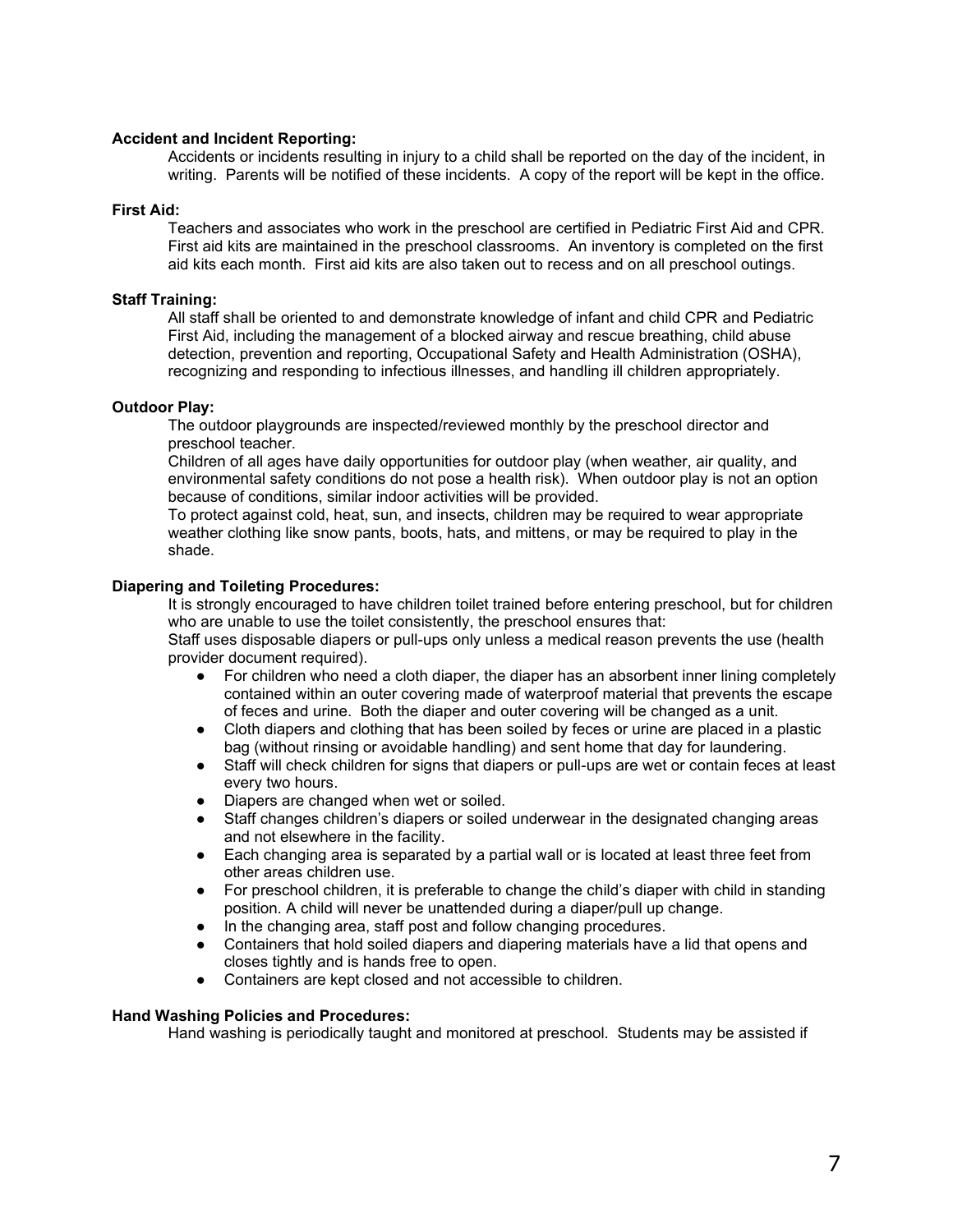need be. Adults and students will do frequent hand washing to reduce the transmission of diseases to themselves and others.

#### **Water Play:**

Precautions are taken to ensure that communal water play does not spread infectious disease. No child should drink the water. Children with sores on their hands should not play in the water. Freshwater will be used.

#### **Snacks:**

Snacks will be provided to the preschool students. Snacks will be prepared, served, and stored in accordance with the U.S. Department of Agriculture (USDA) Child and Adult Care Food Program (CACFP) guidelines.

#### **Lunch:**

We do not participate in the CACFP program; therefore, we do not serve meals because hours of service are from 8:15 – 11:15 am (Little Rock) and 12:15 – 3:15 pm (George).

#### **Oral Health Policies:**

A dental check is recommended before beginning preschool and required prior to the start of kindergarten.

#### **Animal and Pet Policy:**

Live animals will not be allowed in the classroom except under special circumstances and only for an educational purpose. All interactions between children and animals must be respectful, and staff must instruct children on safe behavior.

#### **Biting Policy:**

Even in the best childcare center, periodic outbreaks of biting occur among infants, toddlers and sometimes preschoolers and occasionally older children. This is an unavoidable consequence of grouping young children together. When it happens, it can be scary and very frustrating for children, parents, and teachers. Understanding the reason for biting is the first step to changing a child's behavior. Children bite for a variety of reasons: teething, simple sensory exploration, cause and effect, imitation, crowding, seeking attention, frustration, and stress. Childcare group situations are difficult: dealing with others constantly around, sharing attention and toys, and too much or too little stimulation are all very difficult for children. Biting is not something to blame on children, their parents or their teachers. When biting breaks out, a high-quality childcare program immediately takes action, not to blame the biters but to change the environment and help children improve their behavior.

It is essential that the caregivers remain calm and in control of their emotions when biting occurs. Staff should not show anger or frustration towards the child. The caregiver should calmly respond to the child, letting them know that biting is not ok. In addition, the following steps will be taken.

- 1. The teacher will remove the child from the situation and focus caring attention on the child who was bitten.
- 2. Encourage the biter to help take care of the child that was bitten (hold an ice pack, comfort the child).
- 3. The caregiver should talk to the child who bit (if able to communicate) and talk about different strategies that the child can use next time (give them appropriate words-if able) instead of biting. This should be done in a short, simple way.

It is crucial to explore the reasons for biting when it occurs. Staff needs to work with parents to gather information about the child's behavior and begin observations to determine the reasons for biting. Examples of some triggers would be: communication deficits, transitions, hunger, lack of sleep, need for oral stimulation or teething pain. Once triggers are identified, staff can work on prevention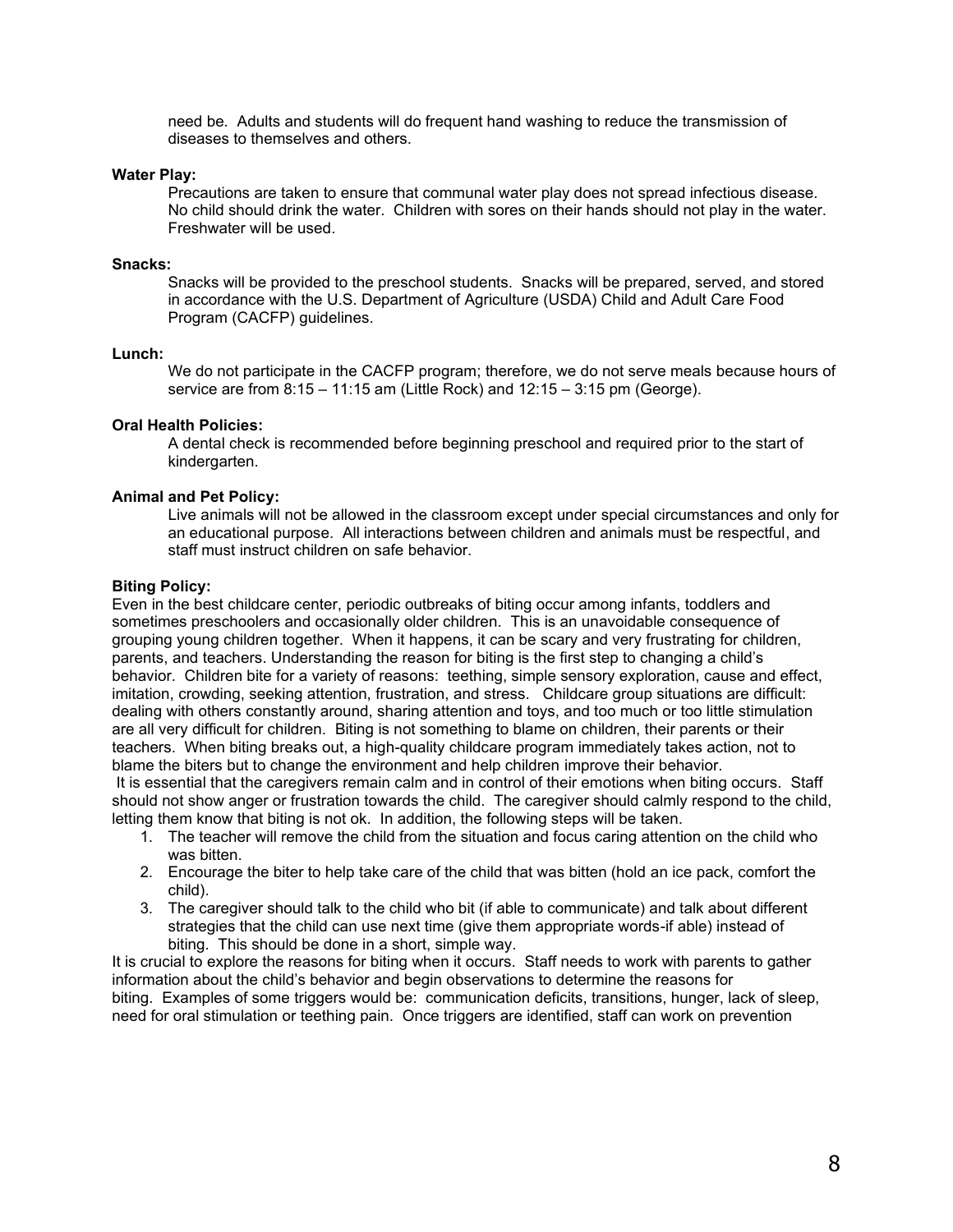strategies and start teaching replacement skills. Below are some examples of how the teacher will begin this assessment.

- 1. The teacher will examine the context in which the biting is occurring and look for patterns. The teacher will use the Center Action Plan for documentation and ask the following questions:
	- · Was the space too crowded
	- · Were there too few toys
	- · Was there too little to do or too much waiting
	- · Was the child who bit getting the attention and care he/she deserved at other times, other then when he/she was biting
- 2. The teacher will change the environment, routines or activities if necessary
- 3. The teacher will work with the child who is biting to resolve conflicts and frustrations in more appropriate manners, including using words, if they are capable of them.
- 4. The teacher will observe the child, to get an idea of why and when they are likely to bite.
- 5. The teacher will identify children likely to be bitten and make special efforts to reduce their chance of being bitten.
- 6. The teacher, parent, and administration will meet regularly to regulate an action plan and to measure the outcome of these changes.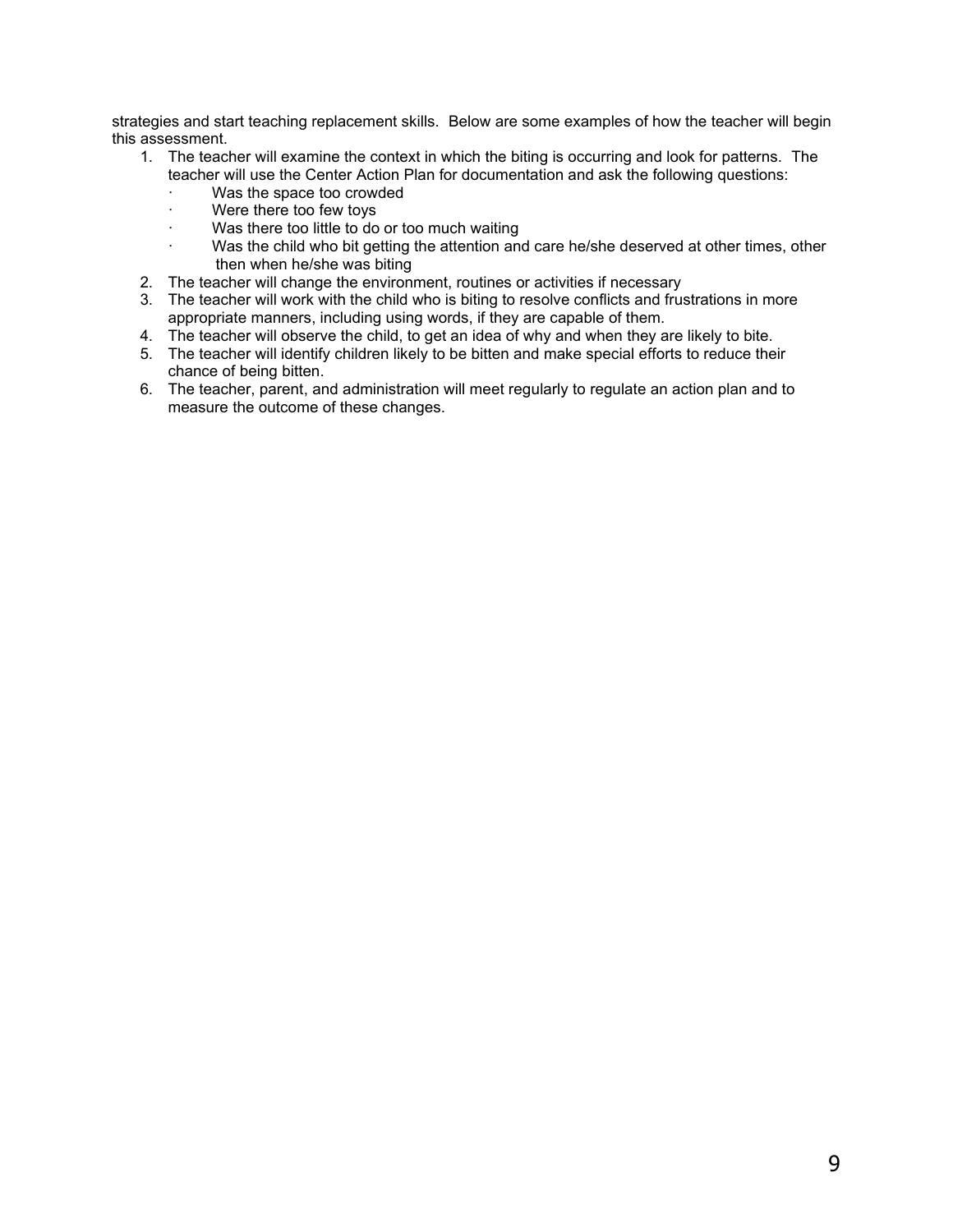

- A schedule needs to be turned in to the Preschool teacher a week in advance if your child's pick up/drop off information changes weekly.
- If your daycare will be closed for the day when your child is scheduled to go there, please call the office or the Preschool teacher before class is scheduled to begin, to let them know of the changes.

If we are questioning where your child needs to be dropped off after dismissal time the student will stay in the office until they are picked up. Every effort will be made to contact the parent or one of the contacts that were provided.

# **Preschool Drop Off/Pick Up**

## **Morning Drop Off:**

7:45 – 8:00 AM

- Please drop off children at the west or south doors of the elementary building. They will need to go to the cafeteria for breakfast or wait with Elementary children until the teacher/teacher's aide comes to walk with them to their classroom.
- **■** If you are dropping off your child after 8:00 AM, please walk your child to the Preschool classroom.
- Students will not be allowed in the classroom before 8:00 AM
- Preschool class will begin at 8:15 AM

# **Dismissal:**

# 11:15 AM

- The school bus leaves at 11:15 AM to bus students to their daycare. If there is a question about whether your child goes to daycare or not, they will stay at the school in the office until someone arrives to pick them up. The office will call the parent and contacts that you provided if needed.
- If you are picking your child up from Preschool and arrive later than 11:15 AM, your child will be inside the Elementary building, please come inside to get them.
- If your child rides the bus to your daycare provider, please inform the daycare that they will need to come to the door or outside and wave before the driver will allow your child to get out of the vehicle.